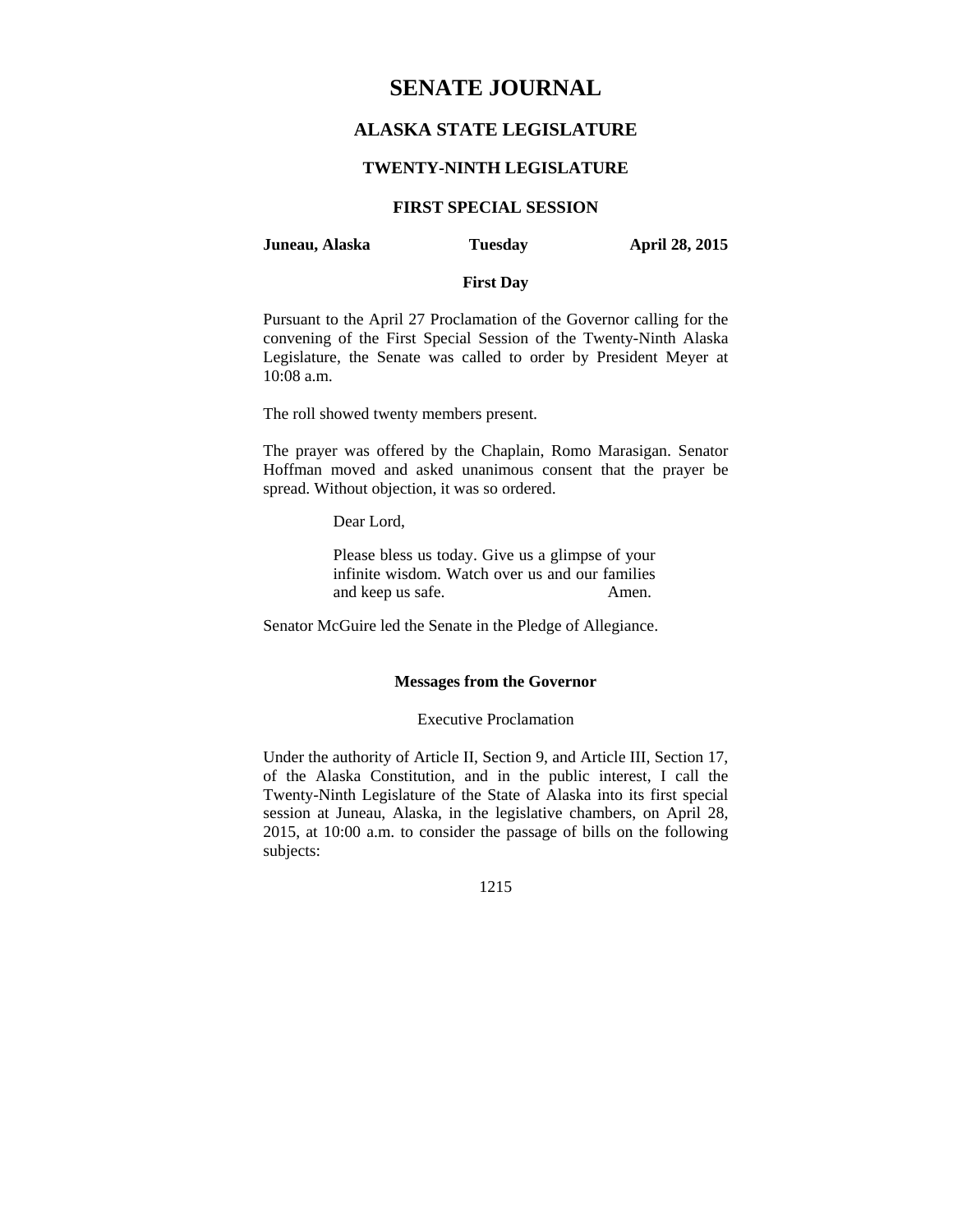- 1. House Bill 44 Sexual Abuse/Sexual Assault Prevention Programs, previously under consideration by the Senate and the House of Representatives during the first regular session;
- 2. House Bill 148 Medicaid Assistance Coverage; Reform, previously under consideration by the Senate and the House of Representatives during the first regular session;
- 3. An act making and amending appropriations for the operating and loan program expenses of State government, and for certain programs, capitalizing funds, making capital appropriations, and making appropriations under Article IX, Section 17(c), Constitution of the State of Alaska, from the constitutional budget reserve sufficient to address the financial needs of the State for the remainder of fiscal year 2015 and for fiscal year 2016.

Dated this 27th day of April, 2015. Time: 8:12 p.m.  $\sqrt{s}$ Bill Walker Governor

#### **Recess**

Senator Coghill moved and asked unanimous consent that the Senate stand in recess to a call of the Chair. Without objection, the Senate recessed at  $10.11$  a.m.

### **After Recess**

The Senate reconvened at 5:21 p.m.

Senator Coghill moved and asked unanimous consent that the Senate return to certification of the journal. Without objection, the Senate returned to:

### **Certification**

Senator Coghill moved and asked unanimous consent that the journal for the ninety-eighth legislative day of the First Session be approved as certified by the Secretary. Without objection, it was so ordered.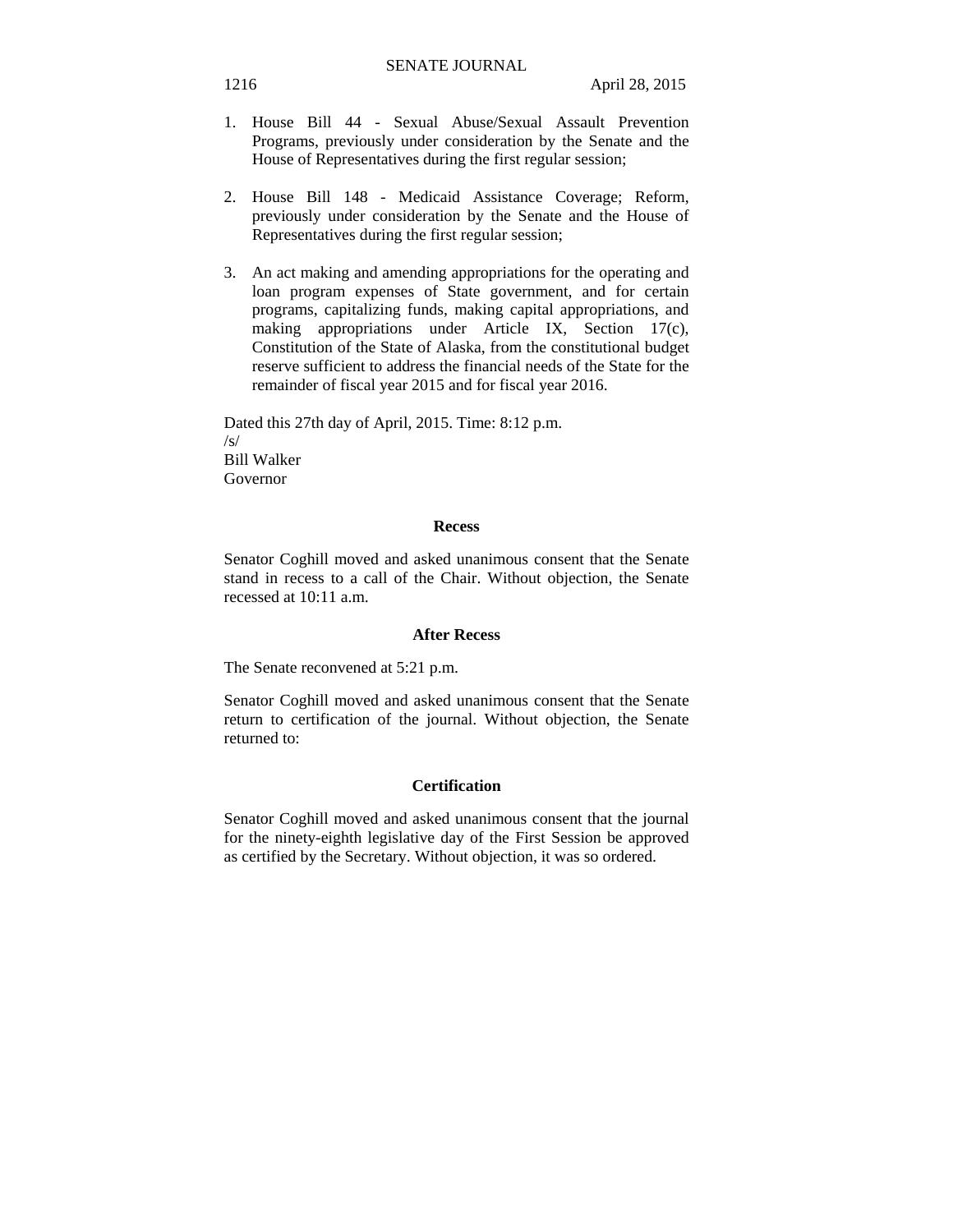#### **Messages from the House**

#### **HB 105**

Message dated April 27 was read stating the House concurred in the Senate amendment to CS FOR HOUSE BILL NO. 105(FIN) "An Act relating to the programs and bonds of the Alaska Industrial Development and Export Authority; relating to the Alaska Industrial Development and Export Authority sustainable energy transmission and supply development fund; requiring the Alaska Industrial Development and Export Authority to deliver to the legislature reports relating to the Interior energy project; relating to the financing authorization through the Alaska Industrial Development and Export Authority of a liquefied natural gas production plant and natural gas energy projects and distribution systems in the state; amending and repealing bond authorizations granted to the Alaska Industrial Development and Export Authority; authorizing the Alaska Industrial Development and Export Authority to issue bonds to finance the infrastructure and construction costs of the Sweetheart Lake hydroelectric project; authorizing the Alaska Industrial Development and Export Authority to issue bonds to finance the infrastructure and construction costs of rebuilding transmission between the Hope substation and Portage, rebuilding transmission between Powerline Pass to Indian, and the Eklutna hydroelectric transmission system upgrade project; relating to legislative approval for loans from the power project fund to the City of King Cove; and providing for an effective date" thus adopting:

> SENATE CS FOR CS FOR HOUSE BILL NO. 105(FIN) am S "An Act relating to the programs and bonds of the Alaska Industrial Development and Export Authority; relating to the Alaska Industrial Development and Export Authority sustainable energy transmission and supply development fund; repealing bond authorizations granted to the Alaska Industrial Development and Export Authority; amending the definition of 'qualified energy development'; relating to the financing authorization through the Alaska Industrial Development and Export Authority of a liquefied natural gas production plant and natural gas energy projects and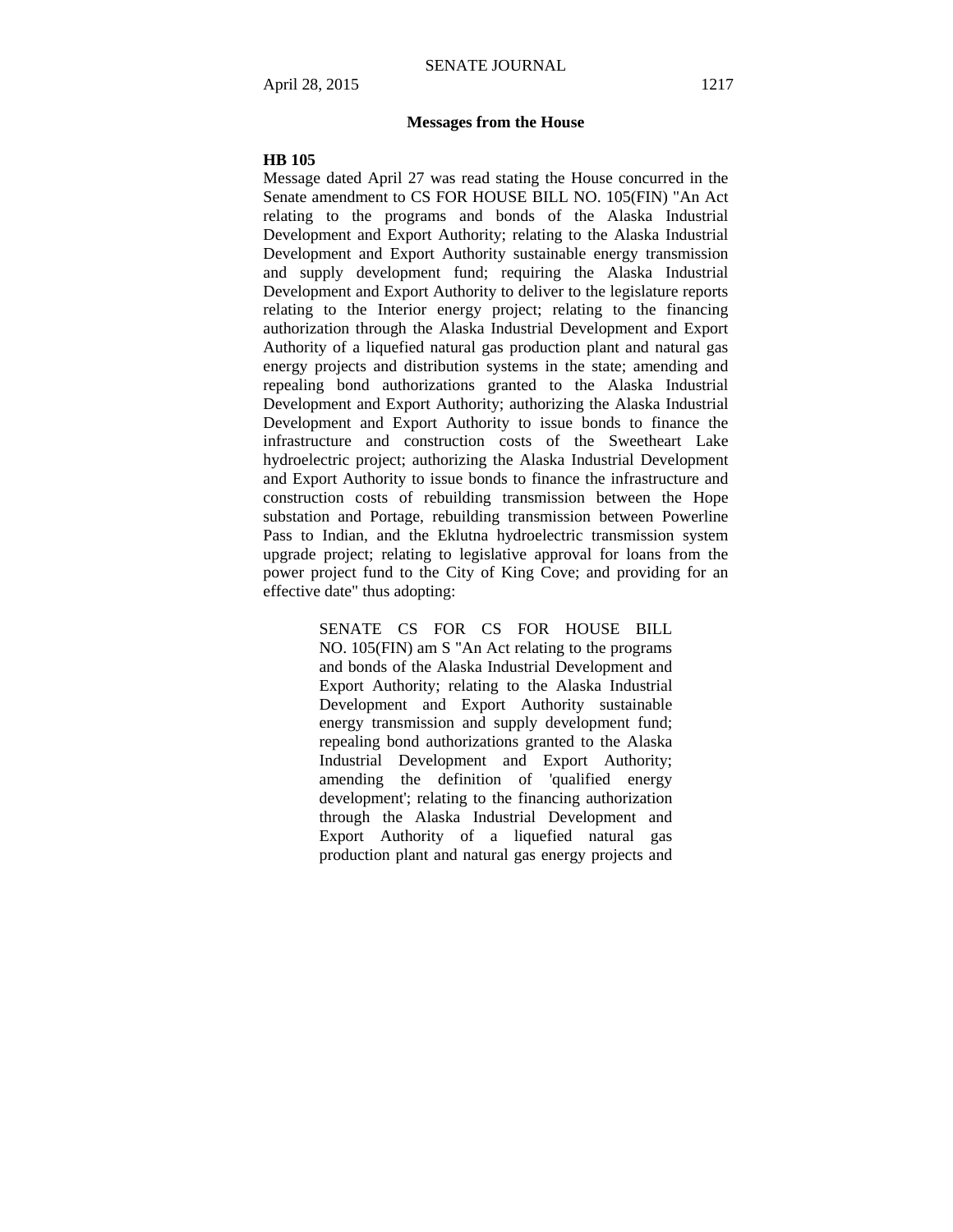distribution systems in the state; requiring the Alaska Industrial Development and Export Authority to deliver to the legislature reports relating to the Interior energy project; and providing for an effective date." (Title Change SCR 18)

## **SCR 18**

Message dated April 27 was read stating the House passed and returned:

SENATE CONCURRENT RESOLUTION NO. 18 Suspending Rules  $24(c)$ ,  $35$ ,  $41(b)$ , and  $42(e)$ , Uniform Rules of the Alaska State Legislature, concerning House Bill No. 105, relating to the programs and bonds of the Alaska Industrial Development and Export Authority; relating to the Alaska Industrial Development and Export Authority sustainable energy transmission and supply development fund; requiring the Alaska Industrial Development and Export Authority to deliver to the legislature reports relating to the Interior energy project; relating to the financing authorization through the Alaska Industrial Development and Export Authority of a liquefied natural gas production plant and natural gas energy projects and distribution systems in the state; amending and repealing bond authorizations granted to the Alaska Industrial Development and Export Authority; authorizing the Alaska Industrial Development and Export Authority to issue bonds to finance the infrastructure and construction costs of the Sweetheart Lake hydroelectric project; authorizing the Alaska Industrial Development and Export Authority to issue bonds to finance the infrastructure and construction costs of rebuilding transmission between the Hope substation and Portage, rebuilding transmission between Powerline Pass to Indian, and the Eklutna hydroelectric transmission system upgrade project; and relating to legislative approval for loans from the power project fund to the City of King Cove.

The resolution was referred to the Secretary for enrollment.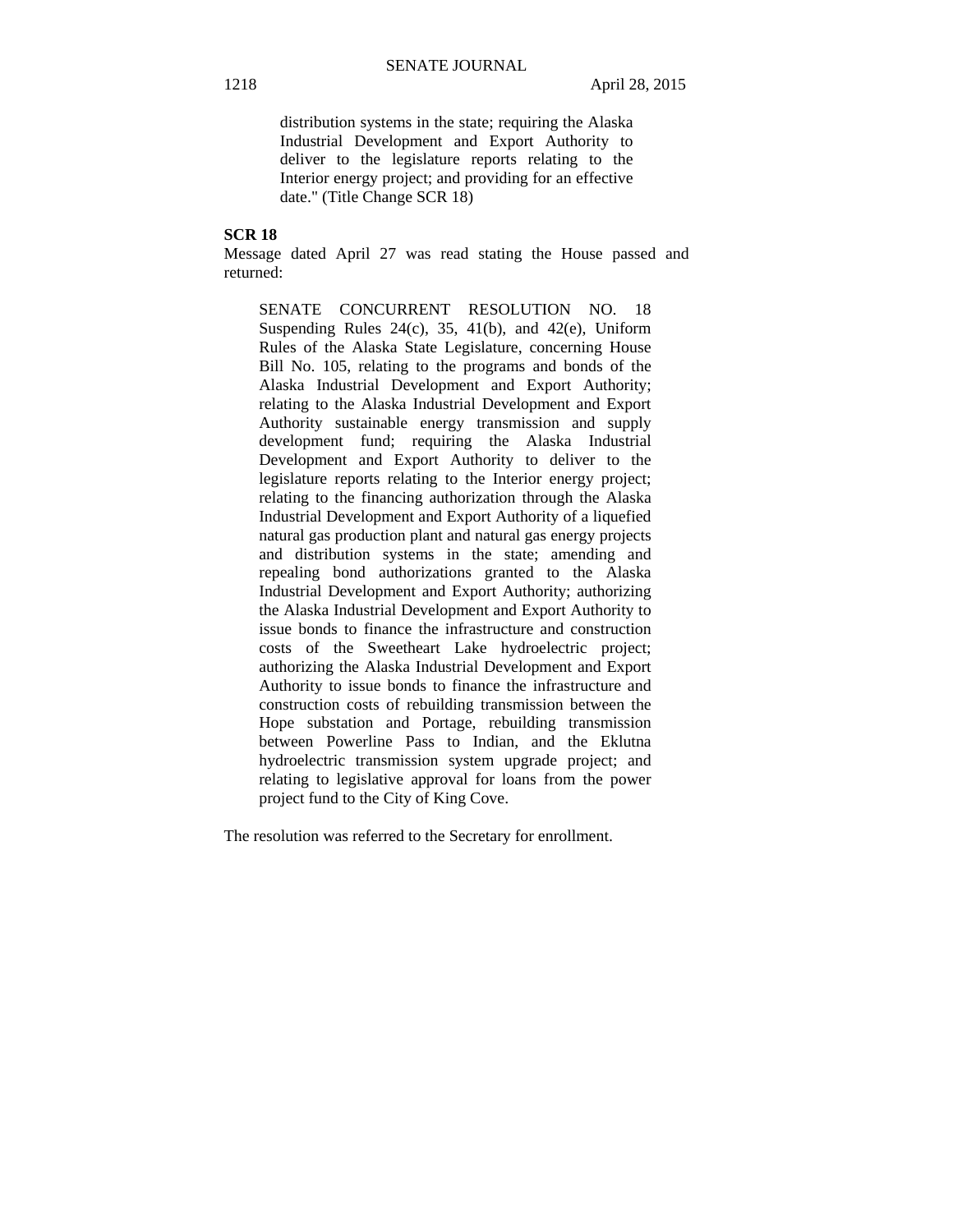## **Introduction and Reference of Senate Bills**

#### **SB 1001**

# SENATE BILL NO. 1001 BY THE SENATE RULES COMMITTEE BY REQUEST OF THE GOVERNOR, entitled:

"An Act making appropriations for the operating and loan program expenses of state government and for certain programs, capitalizing funds, making reappropriations, making capital appropriations, and making appropriations under art. IX, sec. 17(c), Constitution of the State of Alaska, from the constitutional budget reserve fund; and providing for an effective date."

was read the first time and referred to the Finance Committee.

Governor's transmittal letter dated April 28:

Dear President Meyer:

Under the authority of Article III, Section 18 of the Alaska Constitution, I am transmitting a bill relating to the first special session 2016 operating budget and constitutional budget reserve appropriations.

Like many Alaskans, I was disappointed that the Legislature adjourned yesterday with a spending plan that runs out of money partway through the year and fails to provide adequate funding for education and health care coverage for 42,000 Alaskans. Therefore, I am introducing a bill to fully fund State government. In short, the Legislature needs to reconsider the operating budget and pass a bill to address critical needs and fund those needs for a full year.

My administration is focused on healthy Alaskans and a healthy economy. A partially funded budget that runs out of money mid-year does not provide for the health of Alaskans, and creates uncertainty for businesses, school districts, and families.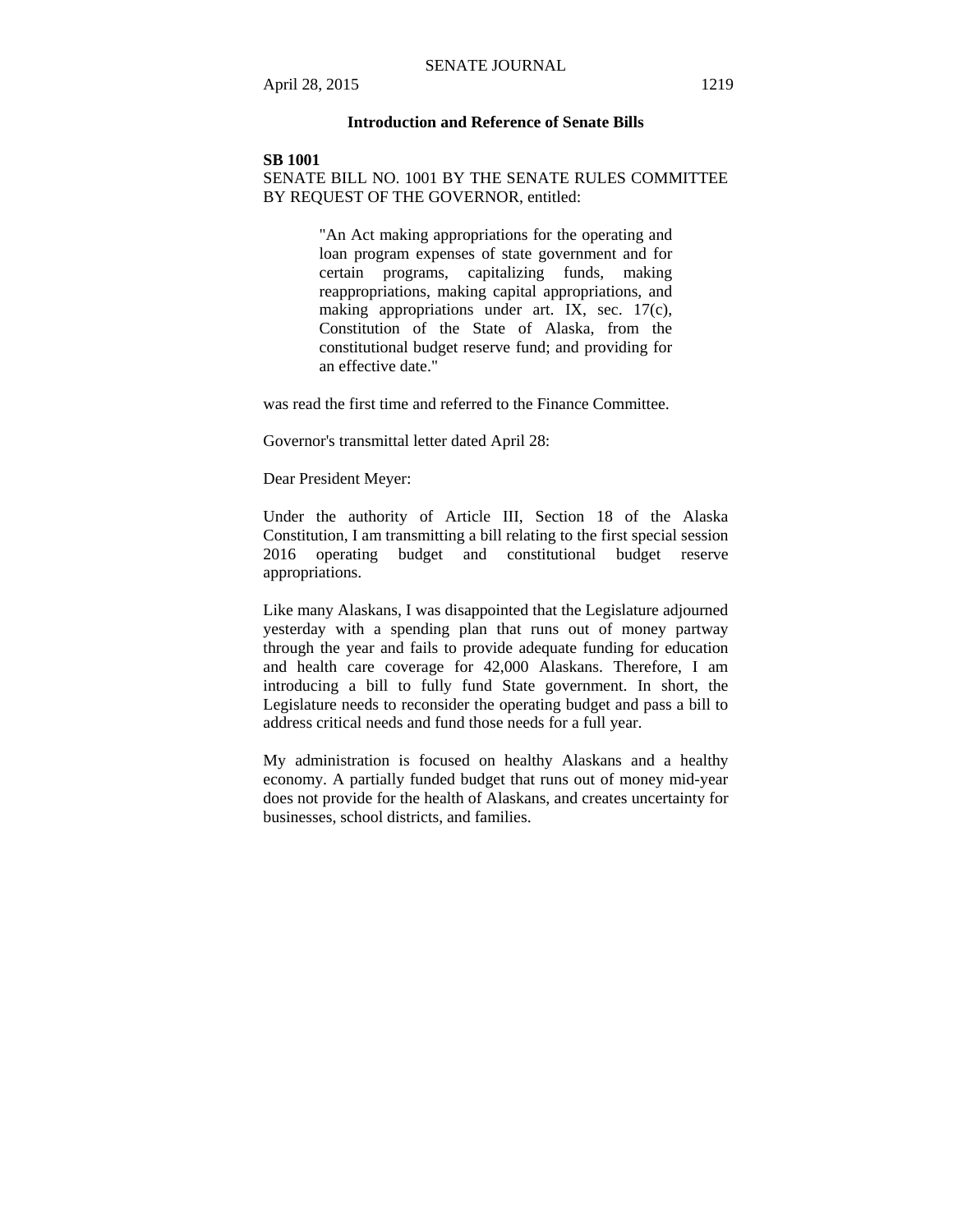My budget bill does this by accepting nearly all of the legislative actions throughout the session, but addresses areas where the cuts were too damaging. My bill would reduce State spending – \$388 million in operating reductions and \$486 million in capital spending. This bill adds \$55 million in operating spending and a total of \$94 million in added State funding, a 1.4 percent increase from the unfunded budget. My bill also restores funding for the education K-12 formula, partially restores crippling cuts to the Alaska Marine Highway System, Health and Social Services, and the University; honors union contracts; includes Medicaid expansion and the associated State savings, \$6.6 million of State general fund savings in fiscal year 2016; includes funding for North Slope gas commercialization; partially restores Trooper aircraft reductions; and restores the Council on Domestic Violence and Sexual Assault program funding.

With this bill, we can continue to move the State forward in a responsible manner. I urge your prompt and favorable action on this measure.

Sincerely, /s/ Bill Walker Governor

#### **Announcements**

Rule 23(d) of the Alaska State Legislature Uniform Rules is currently in effect.

Announcements are at the end of the journal.

#### **Adjournment**

Senator Coghill moved and asked unanimous consent that the Senate stand in adjournment until 1:00 p.m., April 29, 2015. Without objection, the Senate adjourned at 5:24 p.m.

> Liz Clark Secretary of the Senate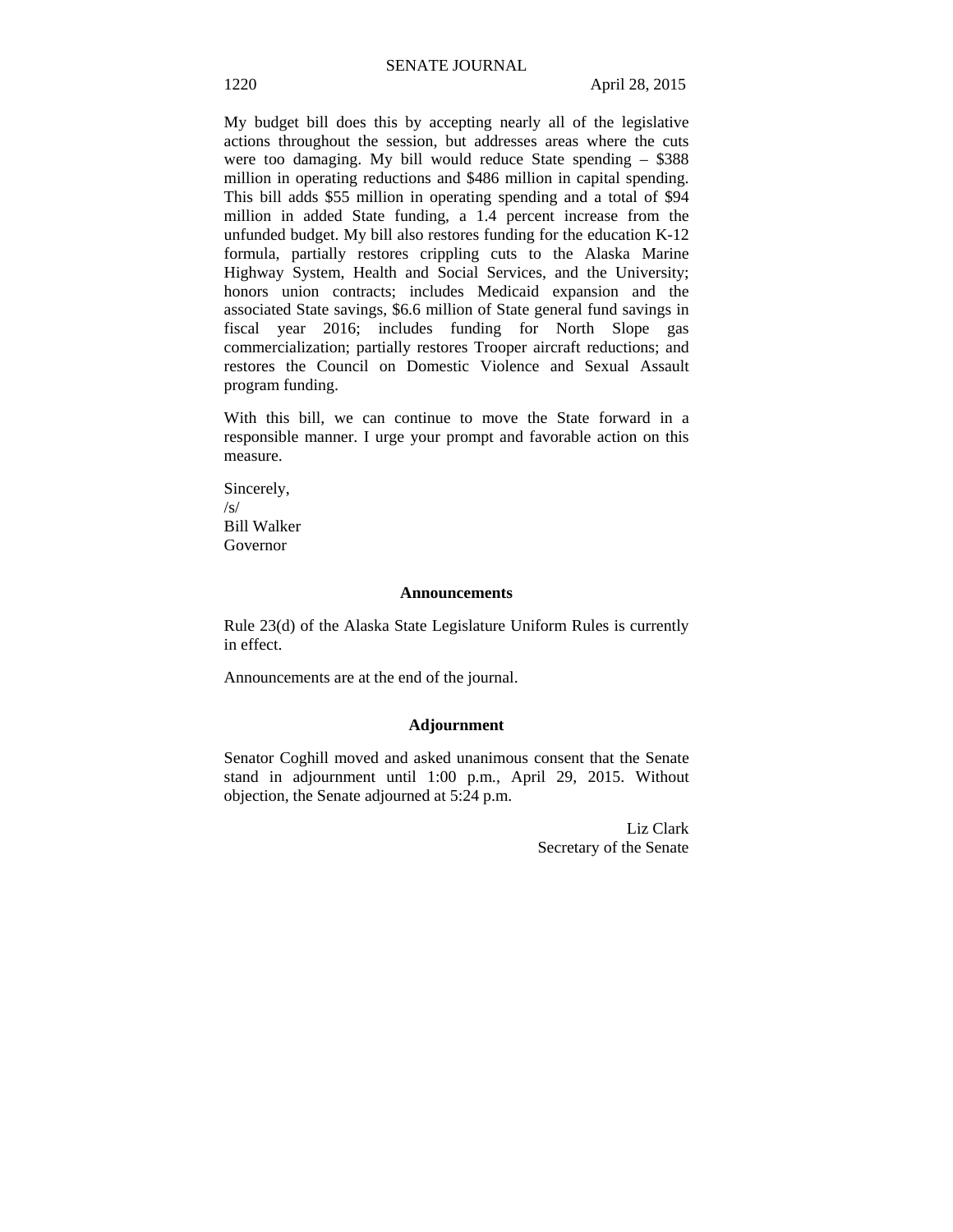#### **Announcements**

Americans with Disabilities Act Notice - Persons with disabilities who require special accommodation or alternative communication formats to access committee meetings may contact the appropriate committee office or the Legislative Information Office in their community. Reasonable advance notice is needed to accommodate the request. For further information, call the ADA Coordinator at 465-3854 Voice/465-4980 TDD.

### **STANDING COMMITTEES**

+ indicates teleconference

= indicates bill previously heard/scheduled

### **FINANCE**

|     | <b>Apr 29</b> | Wednesday                        | <b>Senate Finance 532</b>                          | $1:30$ PM |
|-----|---------------|----------------------------------|----------------------------------------------------|-----------|
|     |               |                                  | + SB1001 APPROP: OPER. BUDGET/LOANS/FUNDS/AM APPRO |           |
| $+$ |               | Bills Previously Heard/Scheduled |                                                    |           |

----------------------------------------

# **JOINT COMMITTEES**

## **LEGISLATIVE BUDGET & AUDIT**

| May 08   | Fridav                                                                       | <b>Anch Lio Conf Rm</b> | 10:00 AM |  |  |
|----------|------------------------------------------------------------------------------|-------------------------|----------|--|--|
|          | <b>Special Audit Requests</b>                                                |                         |          |  |  |
|          | EXECUTIVE SESSION: Preliminary Audits & Follow                               |                         |          |  |  |
|          | Up Review                                                                    |                         |          |  |  |
|          | <b>Other Committee Business</b><br>Subcommittee Executive Session - Dept. of |                         |          |  |  |
|          |                                                                              |                         |          |  |  |
|          | Education & Early Development Performance Review                             |                         |          |  |  |
|          | Scope (Will Convene Immediately Following                                    |                         |          |  |  |
|          | Adjournment of the Regular Meeting)                                          |                         |          |  |  |
| May $13$ | Wednesday                                                                    | <b>Anch Lio Conf Rm</b> | 3:00 PM  |  |  |
| $^{+}$   | Dept. of Health & Social Services Performance                                |                         |          |  |  |
|          | Review - Public Input                                                        |                         |          |  |  |
|          | -- Anchorage and Statewide Testimony --                                      |                         |          |  |  |
|          | Public Comment on the Performance of the Dept.                               |                         |          |  |  |
|          | of Health & Social Services in the Delivery of                               |                         |          |  |  |
|          | Its Behavioral Health & Long-Term Care Services                              |                         |          |  |  |
|          | $\&$ on the Department's Overall Organizational $\&$                         |                         |          |  |  |

Administrative Structure

-- Testimony <Time Limited to 3 min> --